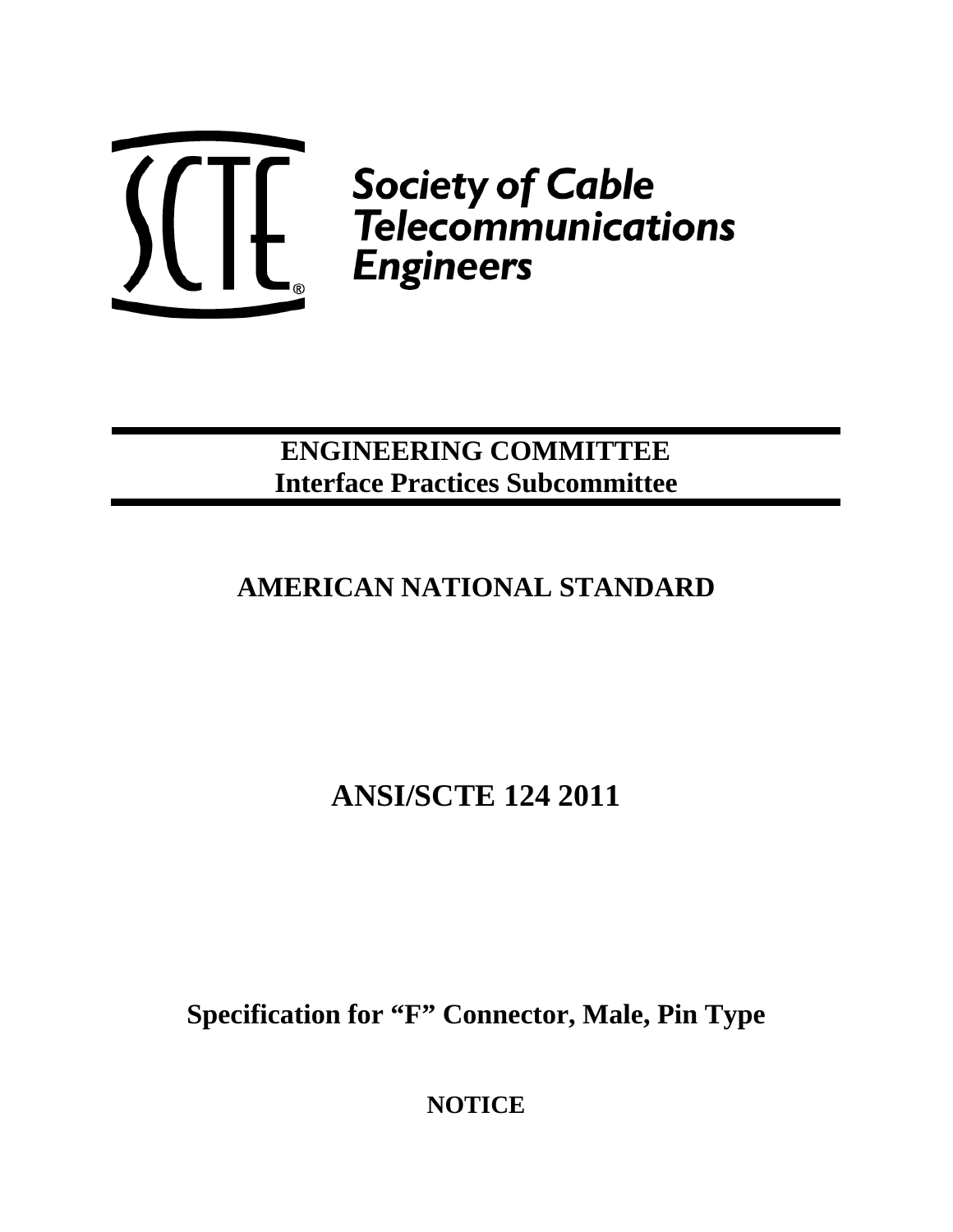The Society of Cable Telecommunications Engineers (SCTE) Standards are intended to serve the public interest by providing specifications, test methods and procedures that promote uniformity of product, interchangeability and ultimately the long term reliability of broadband communications facilities. These documents shall not in any way preclude any member or nonmember of SCTE from manufacturing or selling products not conforming to such documents, nor shall the existence of such standards preclude their voluntary use by those other than SCTE members, whether used domestically or internationally.

SCTE assumes no obligations or liability whatsoever to any party who may adopt the Standards. Such adopting party assumes all risks associated with adoption of these Standards, and accepts full responsibility for any damage and/or claims arising from the adoption of such Standards.

Attention is called to the possibility that implementation of this standard may require the use of subject matter covered by patent rights. By publication of this standard, no position is taken with respect to the existence or validity of any patent rights in connection therewith. SCTE shall not be responsible for identifying patents for which a license may be required or for conducting inquiries into the legal validity or scope of those patents that are brought to its attention.

Patent holders who believe that they hold patents which are essential to the implementation of this standard have been requested to provide information about those patents and any related licensing terms and conditions. Any such declarations made before or after publication of this document are available on the SCTE web site at [http://www.scte.org](http://www.scte.org/).

All Rights Reserved

© Society of Cable Telecommunications Engineers, Inc. 2011 140 Philips Road Exton, PA 19341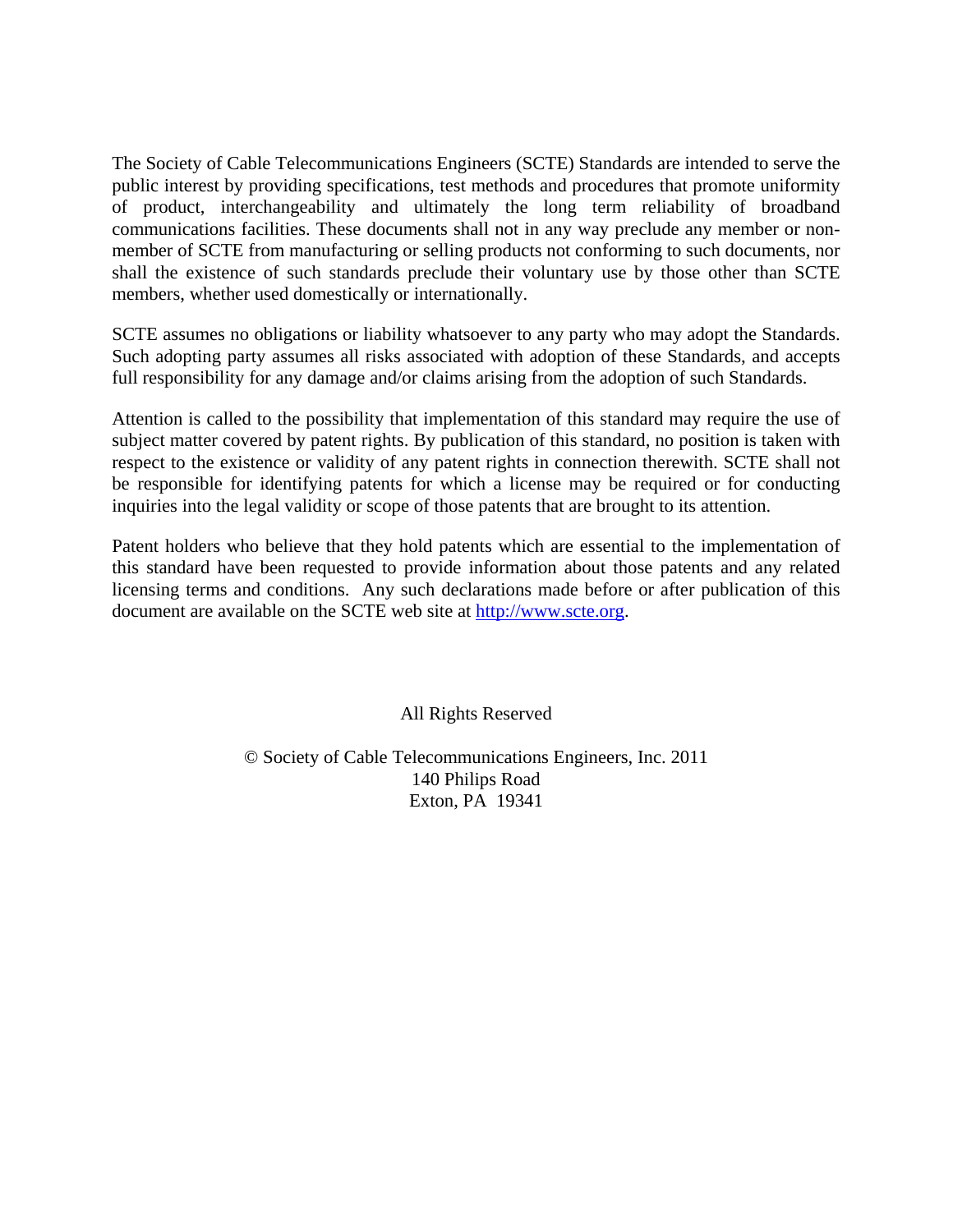## **TABLE OF CONTENTS**

## *LIST OF FIGURES*

[FIGURE 1 – RECOMMENDED MALE "F" PIN TYPE CONNECTOR DRAWING](#page-6-0) 5

### *LIST OF TABLES*

[TABLE 1 – RECOMMENDED MALE "F" PIN TYPE CONNECTOR DIMENSIONS](#page-6-0) 5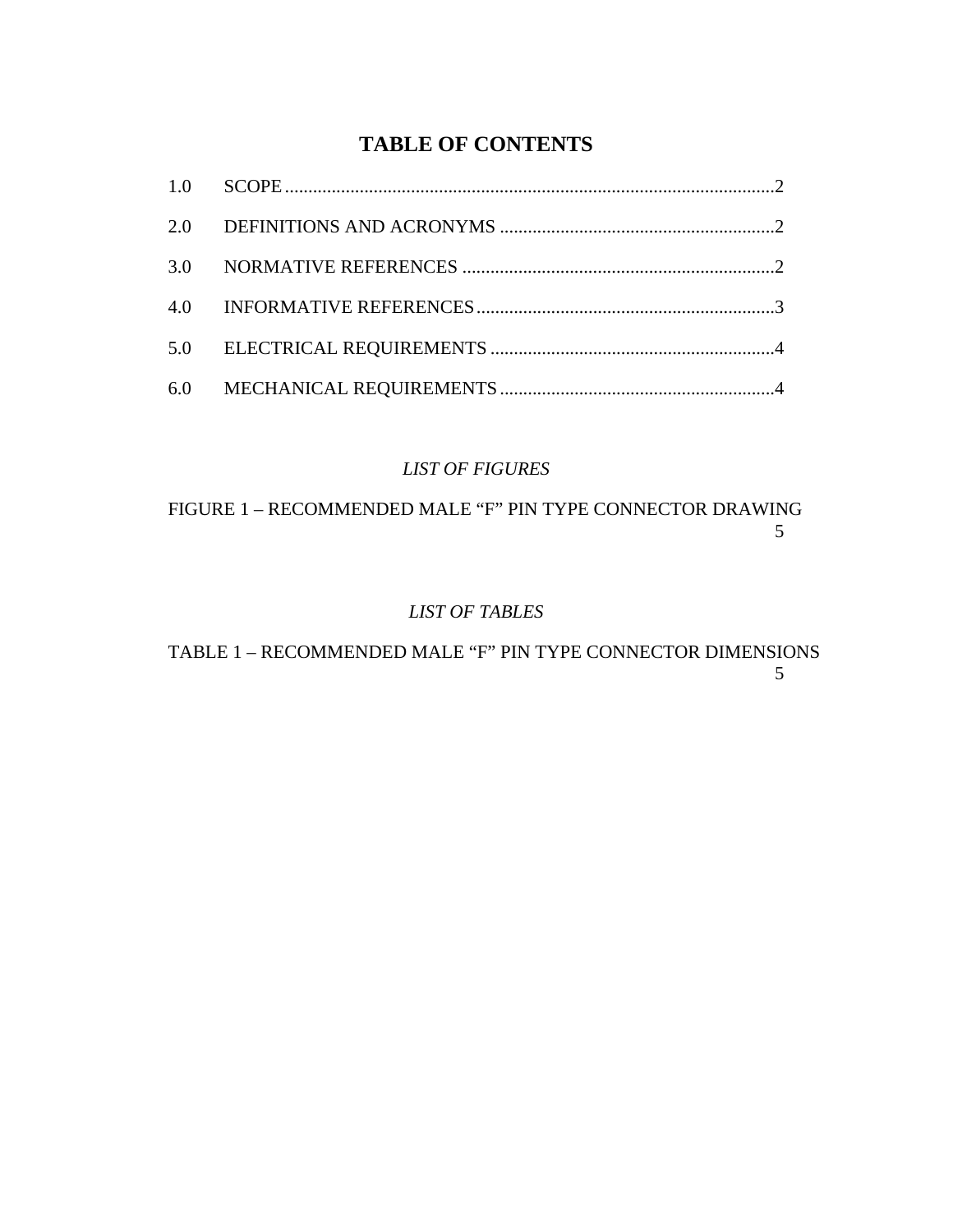#### <span id="page-3-0"></span>**1.0 SCOPE**

The purpose of this document is to specify requirements for male "F" pin type connectors that are used in the 75 ohm RF broadband communications industry. This specification applies to SCTE drop cable specifications ANSI/SCTE 74 2003, ANSI/SCTE 71 2008, and ANSI/SCTE 100 2010.

All requirements of this document are measured after installation per manufactures instructions of the cable into the connector.

#### **2.0 DEFINITIONS AND ACRONYMS**

- 2.1 Dielectric: The material that is used to insulate the center conductor from contacting the outer housing.
- 2.2 Thread Relief: A reduced diameter section of the threaded surface to allow the tool to run out. This feature is optional.
- 2.3 Center Conductor: The pin conductor inside the male "F" pin type connector that accepts the coaxial cable center conductor.
- 2.4 Reference Plane: The reference plane on the male "F" pin type connector is the mating surface that seats against the female "F" port. It is also the plane from where all horizontal dimensions are taken.
- 2.5 Parting Line (relevant to casting process only): A raised mark left on the surface of a part as a result of the gap between two halves of a die.

#### **3.0 NORMATIVE REFERENCES**

The following documents contain provisions, which, through reference in this text, constitute provisions of this standard. At the time of publication, the editions indicated were valid. All standards are subject to revision, and parties to agreement based on this standard are encouraged to investigate the possibility of applying the most recent editions of the documents listed below.

3.1 SCTE References

ANSI/SCTE 60 2010, Test Method for Interface Moisture Migration

ANSI/SCTE 74 2003, Specification for Braided 75 Ohm Flexible RF Coaxial Drop Cable

ANSI/SCTE 71 2008, Specification for Braided, 75 Ohm, Coaxial Multi-Purpose Cable

ANSI/SCTE 98 2009, Test Method for Withstand Tightening Torque - 'F' Male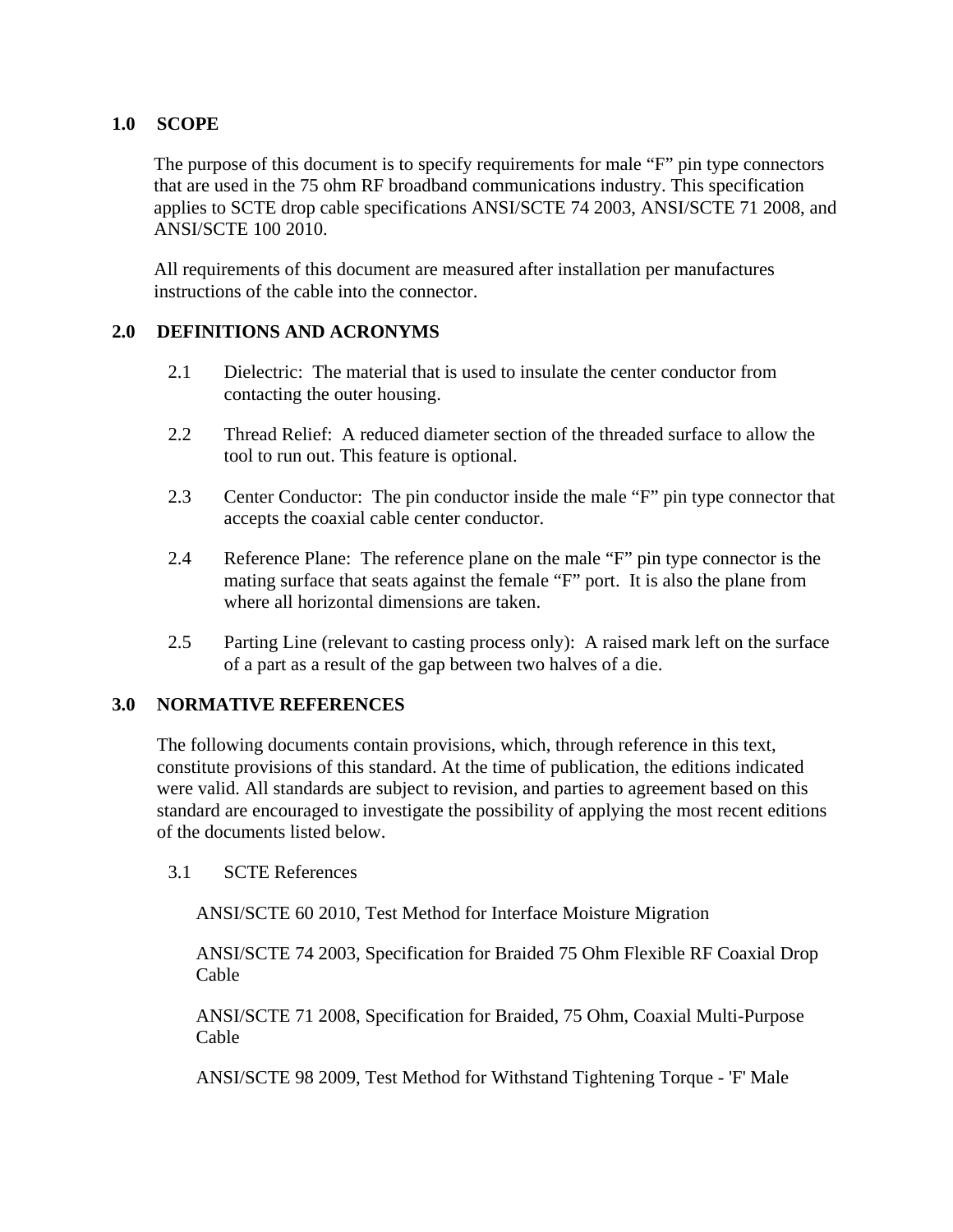<span id="page-4-0"></span>ANSI/SCTE 99 2009, American National Standard Test Method for Axial Pull Connector/Cable

ANSI/SCTE 100 2010, Specification for 75 Ohm Smooth Aluminum Access Cables

ANSI/SCTE 103 2004, Test Method for DC Contact Resistance

ANSI/SCTE 01 2006, Specification for "F" Port, Female, Outdoor

ANSI/SCTE 02 2006, Specification for "F" Port, Female, Indoor

ANSI/SCTE 143 2007, Test Method for Salt Spray

3.2 Standards from other Organizations—Not applicable.

### **4.0 INFORMATIVE REFERENCES**

The following documents may provide valuable information to the reader but are not required when complying with this standard.

- 4.1 SCTE References—Not applicable.
- 4.2 Standards from other Organizations—Not applicable.

Published Materials—Not applicable.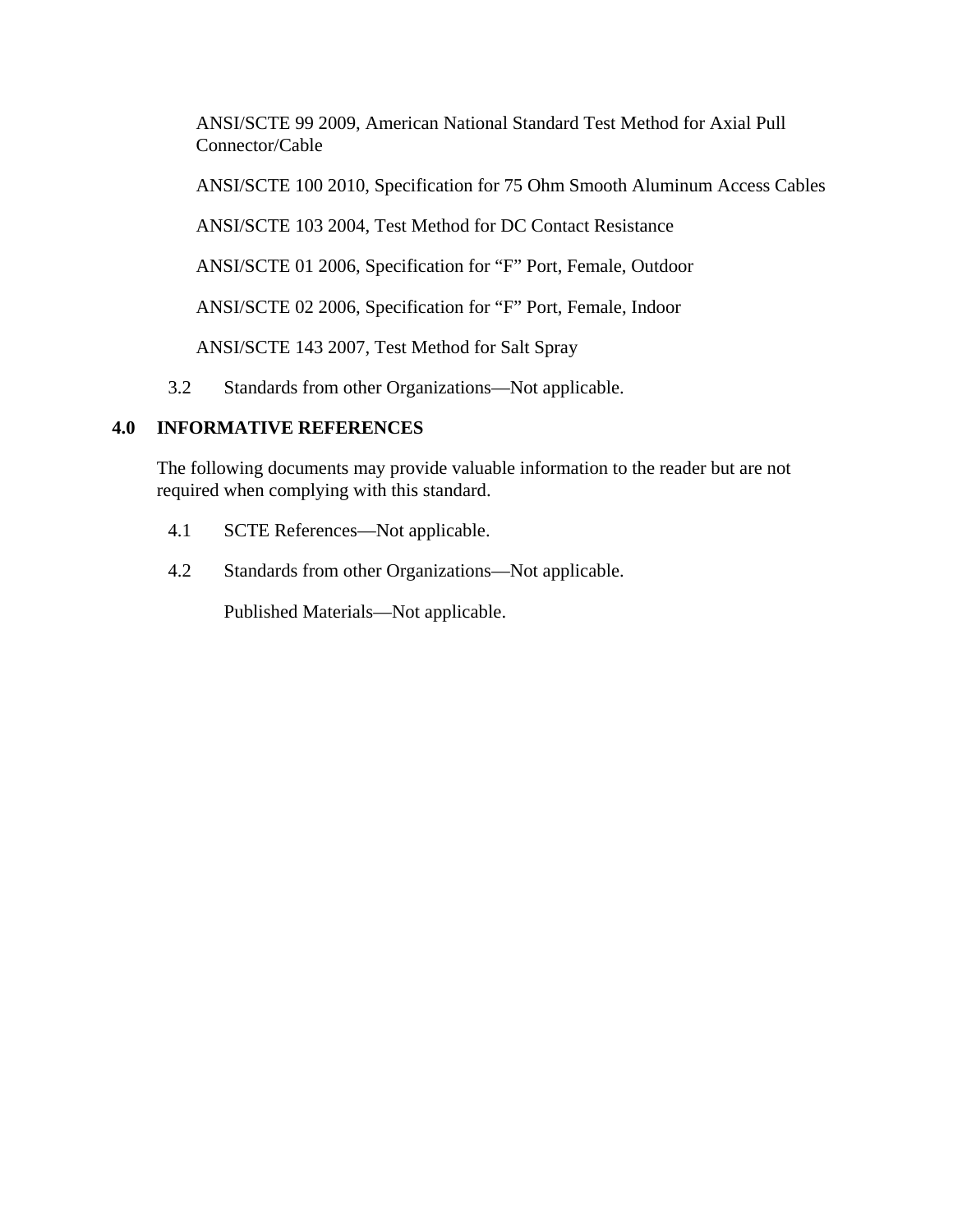#### <span id="page-5-0"></span>**5.0 ELECTRICAL REQUIREMENTS**

- 5.1 Impedance: The male "F" pin type connector shall perform with a nominal impedance of 75 ohms.
- 5.2 Return Loss: Please see equipment specifications that the male "F" pin type connector is a part of for specific return loss requirements.
- 5.3 The outer conductor junction of the female F port to male "F" pin type connector shall have a DC contact resistance less than 10 milliohms when tightened to 35 in.-lbs. and tested to ANSI/SCTE 103 2004.
- 5.4 The center conductor junction of the female F port to male "F" pin type center conductor shall be capable of carrying a minimum of 1 Amp DC continuous current at an ambient temperature of 40°C without degradation.
- 5.5 Shielding Effectiveness: The shielding effectiveness for male "F" pin type connectors, when attached to cables manufactured to SCTE approved standards, shall meet shielding performance levels of an unspliced section of the same cable when both are tested with the same method.

#### **6.0 MECHANICAL REQUIREMENTS**

6.1 Physical dimensions

The recommended physical dimensions for the male "F" pin type connector shall be as specified in Figure 1, Table 1, and per the notes below.

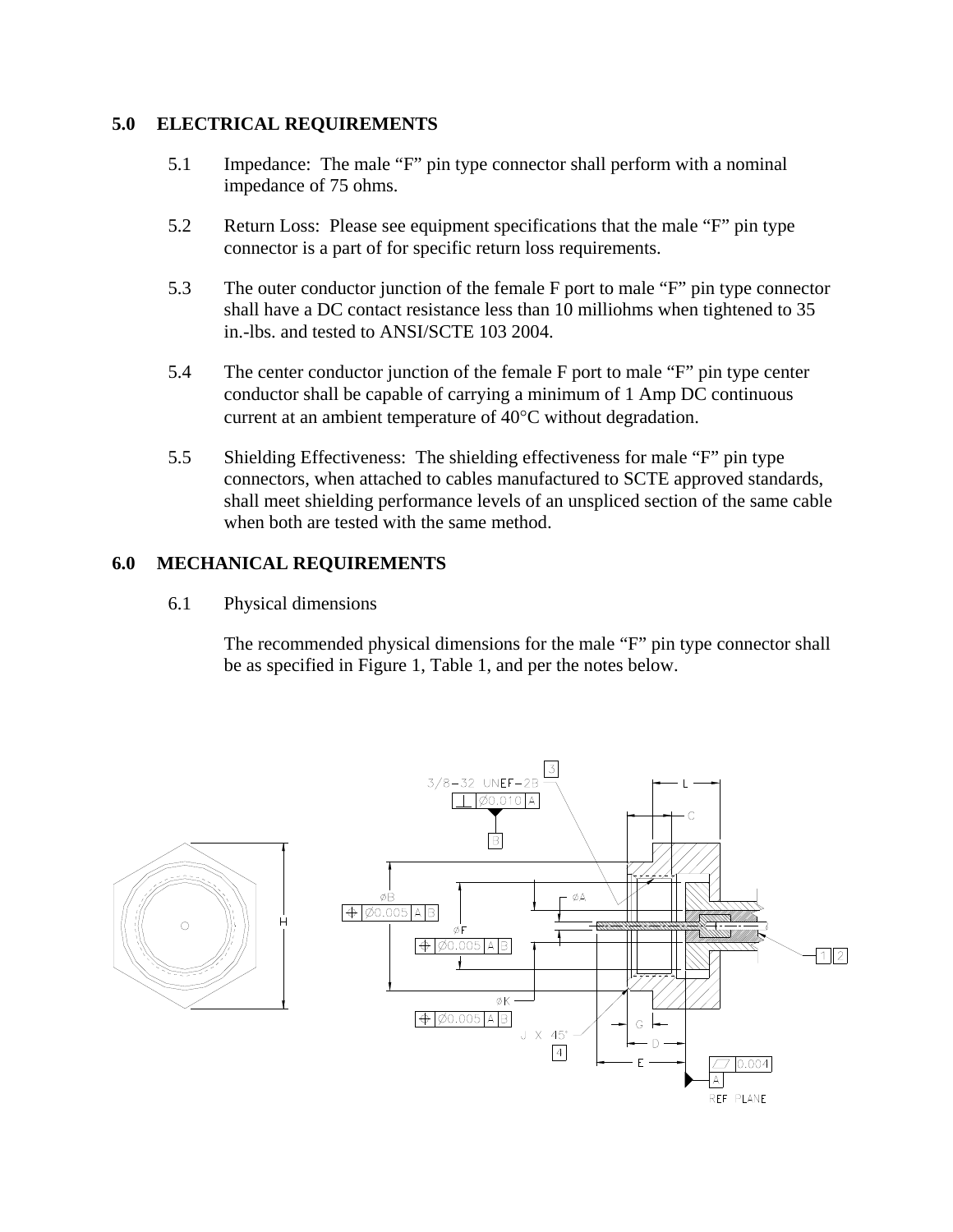<span id="page-6-0"></span>

| <b>DESCRIPTION</b>                                 |              | <b>DIM</b><br>mm         |            | inches |            | <b>NOTES</b> |
|----------------------------------------------------|--------------|--------------------------|------------|--------|------------|--------------|
|                                                    |              | MIN                      | <b>MAX</b> | MIN    | <b>MAX</b> |              |
| <b>PIN DIAMETER</b>                                |              | 0.76                     | 1.07       | 0.030  | 0.042      |              |
| <b>SEALING SLEEVE DIAMETER</b>                     | B            | 10.41                    | 11.05      | 0.410  | 0.435      |              |
| <b>NUT THREADED LENGTH</b>                         | $\mathsf{C}$ | 3.97                     |            | 0.156  | -          | 3            |
| MANDREL FACE DEPTH TO NUT<br><b>LEADING EDGE</b>   | D            | 4.29                     | 6.10       | 0.169  | 0.240      |              |
| <b>CENTER CONDUCTOR TO MANDREL</b><br> FACE LENGTH |              | 6.35                     | 9.53       | 0.250  | 0.375      |              |
| MANDREL FACE OUTER DIAMETER                        | F            | 7.11                     |            | 0.280  |            |              |
| INUT TO SEALING SLEEVE<br><b>INTERFACE LENGTH</b>  | G            | 1.78                     | 4.45       | 0.070  | 0.175      |              |
| <b>MAXIMUM ENVELOPE DIMENSION</b>                  | H            |                          | 16.61      |        | 0.654      |              |
| <b>CHAMFER BREAK</b>                               | J            | 0.25                     | 0.76       | 0.010  | 0.030      | 4            |
| MANDREL FACE INNER DIAMETER                        | K            | $\overline{\phantom{a}}$ | 5.84       |        | 0.230      |              |
| <b>NUT HEX LENGTH</b>                              | L            | 4.75                     |            | 0.187  |            |              |

## **Figure 1 – Recommended Male "F" Pin Type Connector**

## **Table 1 – Recommended Male "F" Pin Type Connector Dimensions**

#### **NOTES**

- 1 DIELECTRIC MUST NOT PROTRUDE BEYOND REF. PLANE
- 2 THE MATING OF THE FEMALE 'F' TO THE REFERENCE PLANE SHOULD NOT BE IMPEDED.
- 3 MINIMUM ONE THREAD LEAD-IN.
- 4 RADIUS OPTIONAL.
- 5 DRAWING NOT TO SCALE.
- 6 INTERPRET DRAWING IN ACCORDANCE WITH ASME Y14.5M-1994.